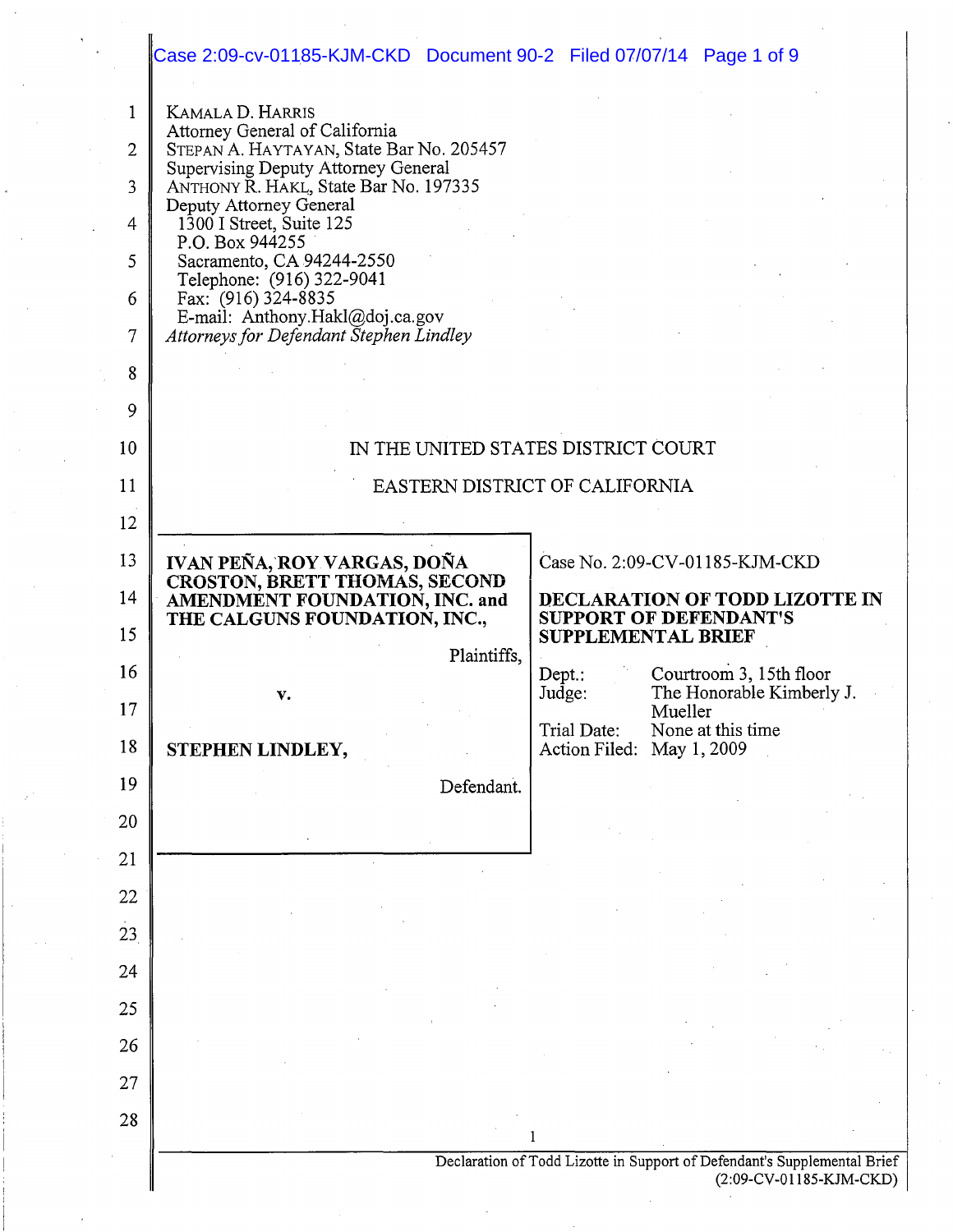# 1 **DECLARATION OF TODD LIZOTTE**

2 | I, Todd Lizotte, declare as follows:

3 1. I have personal knowledge of the facts stated herein and would and could testify 4 competently thereto if called as a witness in this matter. I am the inventor of microstamping, 5 which I created in 1994. My engineering career within the laser micromachining industry has 6 Spanned over 25 years in the roles of development engineer, senior laser systems engineer and to 7 my current executive position, which I have held for the last ten years serving as the US Director 8 | of Emerging Technology, for a division of Hitachi Ltd. I have published over 60 articles, peer 9 reviewed technical papers and presentations at domestic and international conferences on the 10 application oflasers in material processing for laser initiated explosives, high volume automotive, 11 microelectronics, medical, and commercial and consumer industries. I hold over 25 patents and 12 have other patents pending in the field oflaser micromachining, laser based high volume .13 manufacturing systems, microscopy, machine vision inspection, laser material interaction and  $14$  | lasers.

15 2. As the inventor of micro stamping, I have provided access to the technology and 16 know how over the last 15 years, through articles in law enforcement journals, newspapers, 17 Itestifying in front of state legislative committees as well as technical articles and through patenting 18 the technology in 2000 to 2003. To provide further opportunities for the industry to have access to 19 the technology, I purposefully allowed microstamping patents I hold to be placed into the public 20 domain as an open source technology to apply to their products worldwide, free of royalty.

21 | 3. Furthermore, over the years I have publicly demonstrated microstamping  $22$  || technology seven times, using firearms outfitted with firing pin and/or breech face elements. The 23 firearms at each test were handed over to local range officers to demonstrate microstarnping 24 fechnology and to show that cartridges could be collected and chosen randomly by the range 25 || officers, and placed under a stereo microscope for observation to extract the codes. Here is the list  $26$  of places where this technology was publicly demonstrated, using firearms outfitted with 27 generation 1.0 technology, which is capable of compliance with the California microstamping law: 28 | 1<sup>st</sup> Demonstration 5/22/06 CHP range in Sacramento, CA; 2nd Demonstration 7/27/06 Boston Police

 $\bigwedge^n$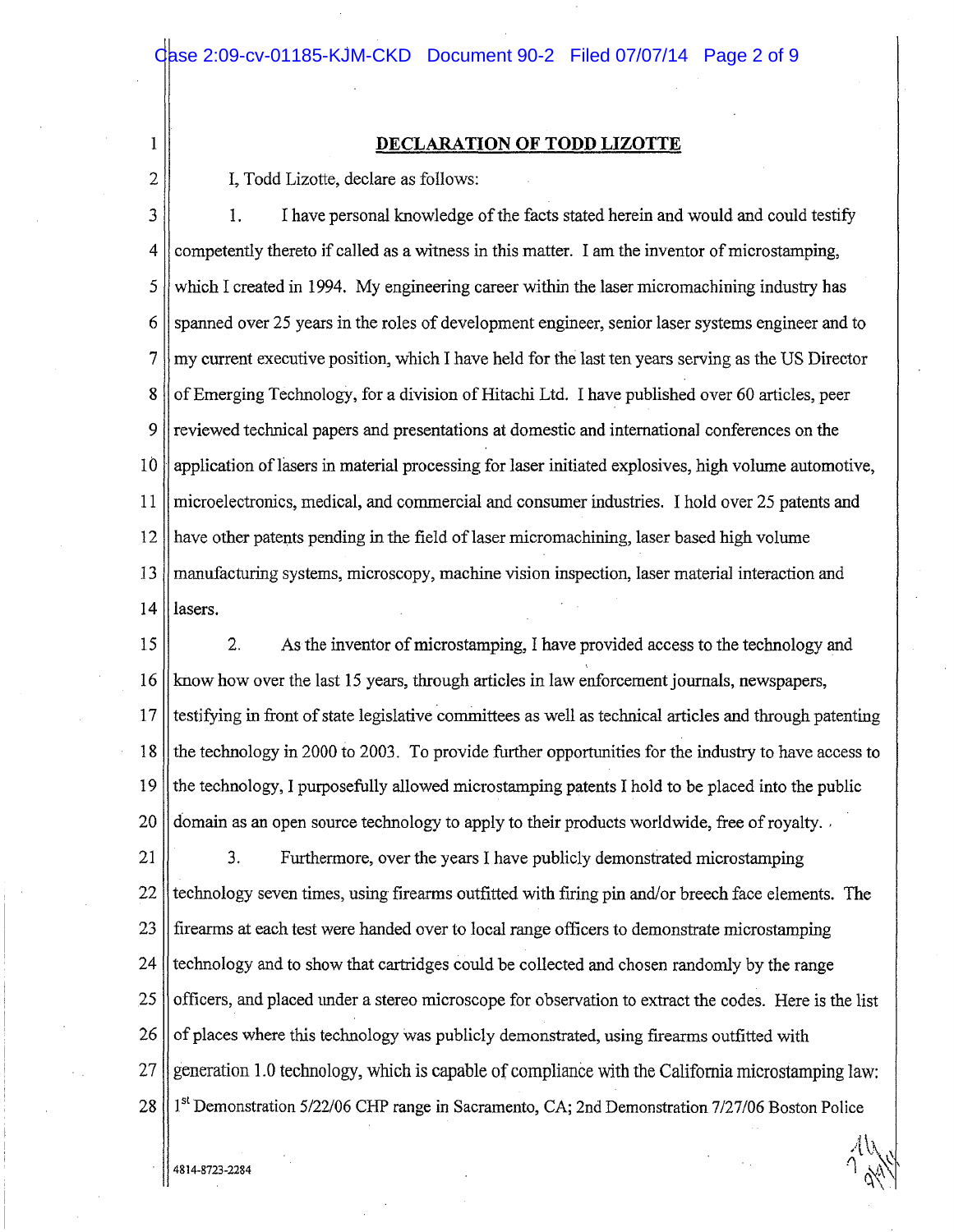## Case 2:09-cv-01185-KJM-CKD Document 90-2 Filed 07/07/14 Page 3 of 9

1 Department in Boston, MA; 3rd Demonstration 6/18/07 Capital City Police Department, Washington 2 DC; 4th Demonstration 8/14/07 Los Angeles Police Department, Los Angeles, CA; 5th Demonstration 3 || 3/3/08 Hartford Police Department, Hartford, CT; 6th Demonstration 5/19/08 New York State Police, 4 Albany, NY; 7th Demonstration 11118/08 Trumbull Police Department, Trumbull, CT.

5 4. Based on my experience, expertise, and my own testing results as the inventor of 6 microstamping, compliance with microstamping requirements is technologically possible. Thus, 7 manufacturers could meet the microstamping requirement on currently unrostered weapons, 8 allowing such weapons to be rostered.

9 || 5. Firearm microstamping is a well understood technology and trace solution where 10 intentional tooling marks are formed or micromachined onto firearms' interior surfaces that come 11 into contact with or impact the surfaces of cartridge casings. The intentional marks can take the 12 form of alphanumeric codes or encoded geometric codes, such as a barcode. These codes are 13 linked to the serial number of a firearm by means of an "optimized laser micromachining" process. 14 As the firearm is discharged, the marks transfer a code to the cartridge casing before it is ejected 15  $\parallel$  out of the firearm. When recovered at the scene of a crime, the microstamped cartridge can 16 identify a specific firearm as the source of the cartridge, without the need to recover that firearm. 1 7 The purpose is to provide an improved piece of trace evidence for forensic investigators, so that 18 they can track a firearm without having to recover it. Microstamping therefore provides law 19 enforcement with an important tool in solving crimes and thus deters unlawful gun violence by 20 providing critical intelligence to allow law enforcement to apply resources efficiently and 21 | strategically.

22 | 6. The concept of microstamping is not new; all firearms currently microstamp 23 || unintentionally. Indeed, for over one hundred years, forensic firearm and tool mark examiners 24 have relied on the analysis of randomly formed unintentional striations, based on the tools used to 25 machine the firearm, transferred onto ammunition components from firearms used to commit 26 crimes, as a way of developing clues and evidence. Intentional firearm microstamping is simply 27 an enhanced version of a well-understood mechanical process that has been optimized and applied 28 to firearms with identifiable micro-code structures. It is far more reliable than unintentional tool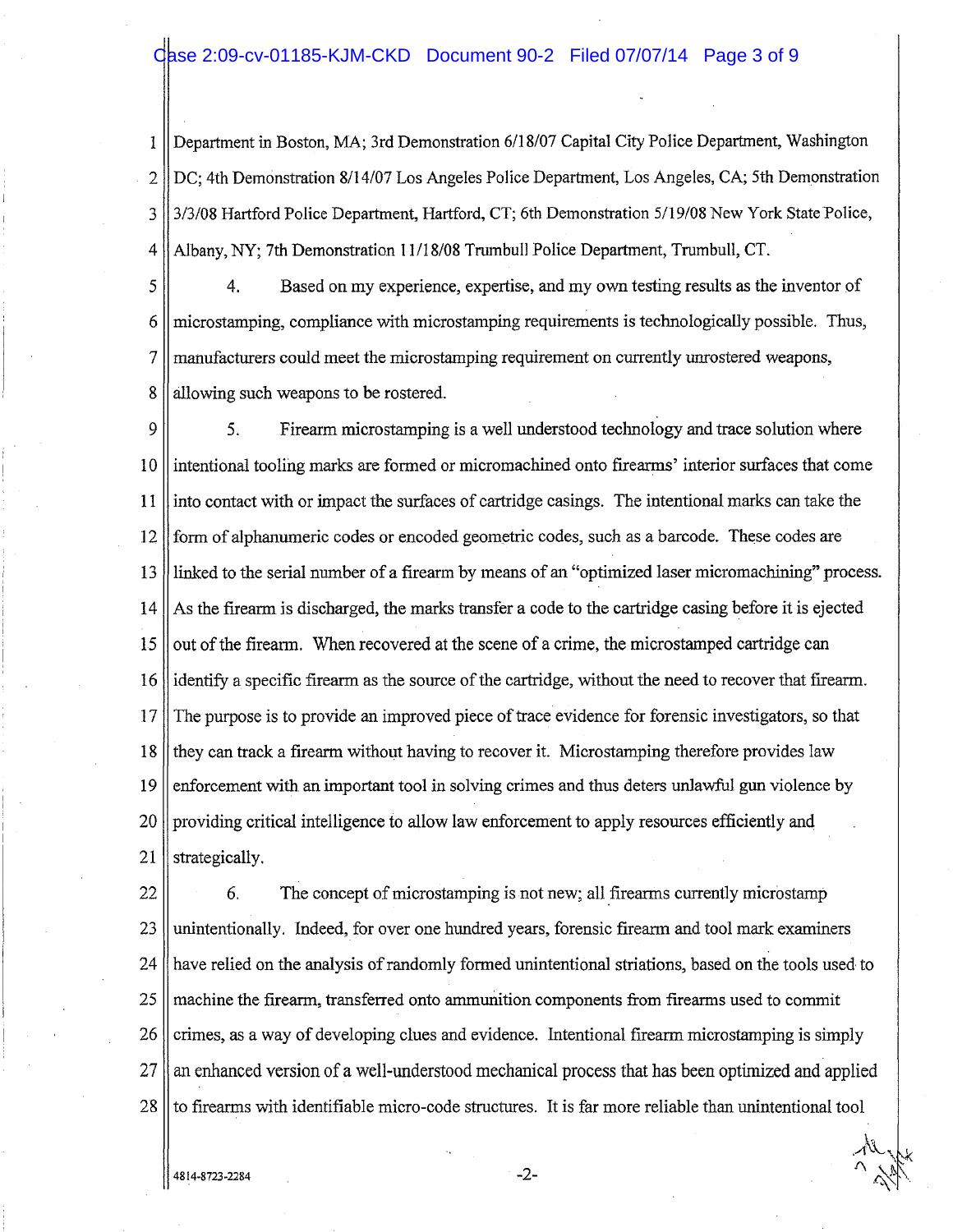## Case 2:09-cv-01185-KJM-CKD Document 90-2 Filed 07/07/14 Page 4 of 9

1 mark transfers because the intentionally microstamped cartridge features can be quantitatively  $2 \parallel$  analyzed, allowing for quick and direct analysis of the probability of uniqueness.

3 7. To ensure that microstamps are transferred reliably, each firearm model where the 4 technology is applied is tested to determine its specific intentional microstamping geometries,  $5 \parallel$  such as character height; width, separation, surface finish, depth, draft angle and their arrangement 6 within the firearm for optimum transferability and durability. Specific font structures have been  $7$  created to allow for enhanced optical character recognition with microstamped cartridges. The 8 optimization routine takes into consideration the explosive impact forces, extreme pressure, 9 intense heat, caustic gases, violent shear and mechanical stresses that all converge simultaneously 10 to affect the ability of microstamping features to replicate characters or encoded geometries into 11  $\parallel$  the targeted cartridge surfaces. 12 8. The optimization process uses a "cycle of fire analysis" technique. This technique 13 maps the locations where the firearm surfaces actually come in contact with the cartridge. As  $14$  shown below, such surfaces include the breech face, firing pin, ejector, magazine and extractor-- $15$  || all locations where it is possible to imprint microscopic characters. 16 17 18 MARKS LEFT ON EXPENDED CARTRIDGE CASINGS 19 (eyele of fire marks & microstamping marks) 20 CUT-OUT MARK MAGAZINE MARK BREECHFACE MARK 21 BREECHFACE  $MICROSTAMP$ 22 EJECTION PORT FIRING PIN DRAG MARK MARK r!RlNG PIN IMPRESSION 23 FIRING PIN MICROSTAMI FIRING PIN 24 APERTURE MARK I CHAMBER STRIATIONS 25 EJECTOR MARK **EXTRACTOR OVERRIDE** 26 & GOUGE MARKS 27 28 J&  $\sim$   $N$  .  $\sim$   $^{11}$   $\sim$ 

4814-8723-2284

-3-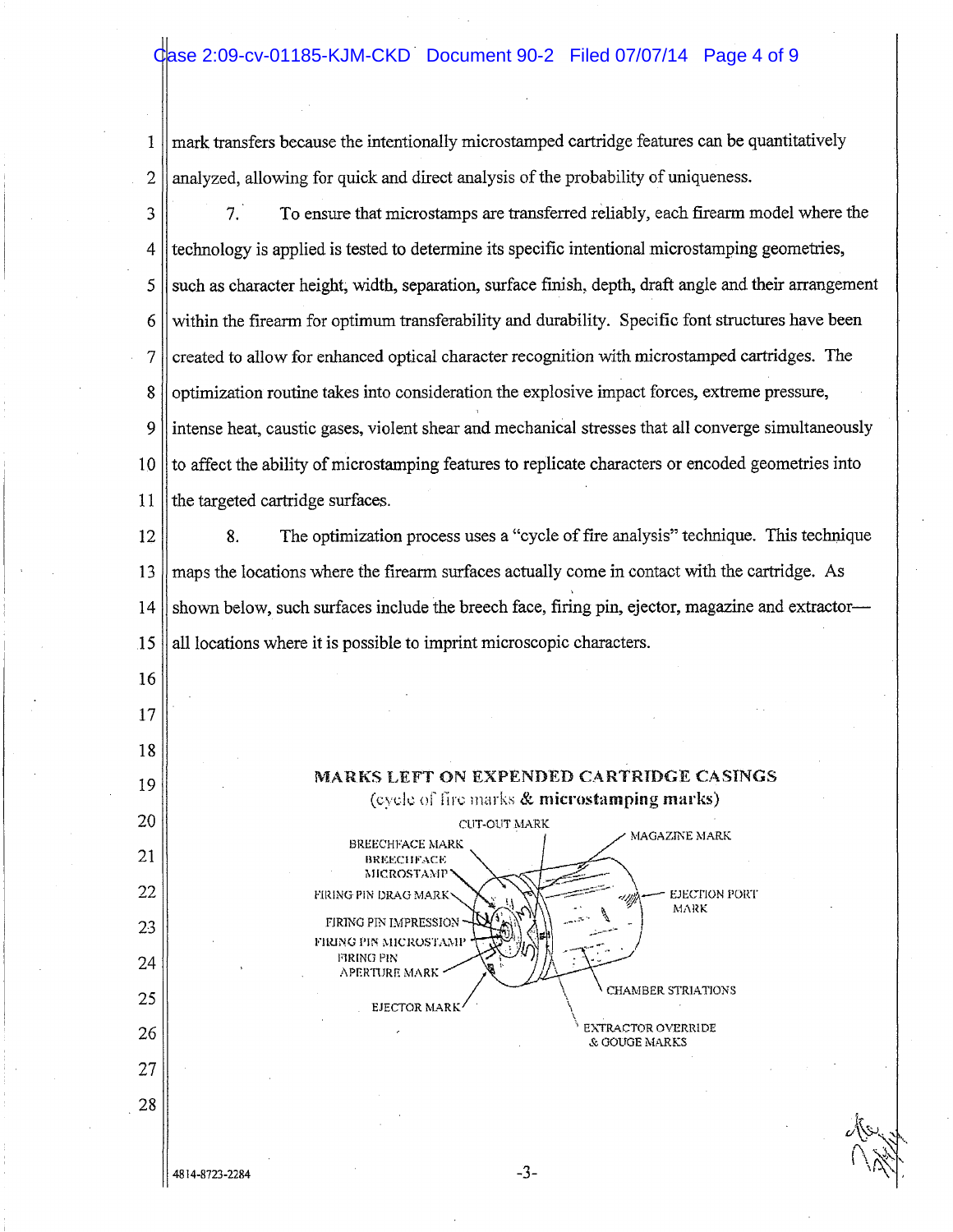# Case 2:09-cv-01185-KJM-CKD Document 90-2 Filed 07/07/14 Page 5 of 9

1 9. The primary surface utilized in microstamping is the firing pin tip. During firing,  $2 \parallel$  the pin tip is propelled by the hammer and embosses the primer which sets off the main charge of  $3$  the bullet. It is widely understood that microscopic codes can be consistently and reliably 4 imprinted in one or more locations on this surface. Printing two separate codes on the firing pin is 5 feasible and enhances the readability of the microstamping.

12

 $6 \parallel$  10. By design, a cartridge has a primer in the center of its shell or cartridge casing, 7 which is designed using soft ductile brass. The ductility allows a maximum of the kinetic energy 8 delivered by the firing pin striker to be transmitted as a yielding strain to the interior surface of the 9 primer beginning the chemical ignition. Increased ductility manifests itself as a deep firing pin 1 0 impression and becomes a perfect location for effective intentional striated structure transfer over 11 the largest three dimensional area possible. Below are pictures of microstamped firing pins.







#### $4814 - 8723 - 2284$   $-4$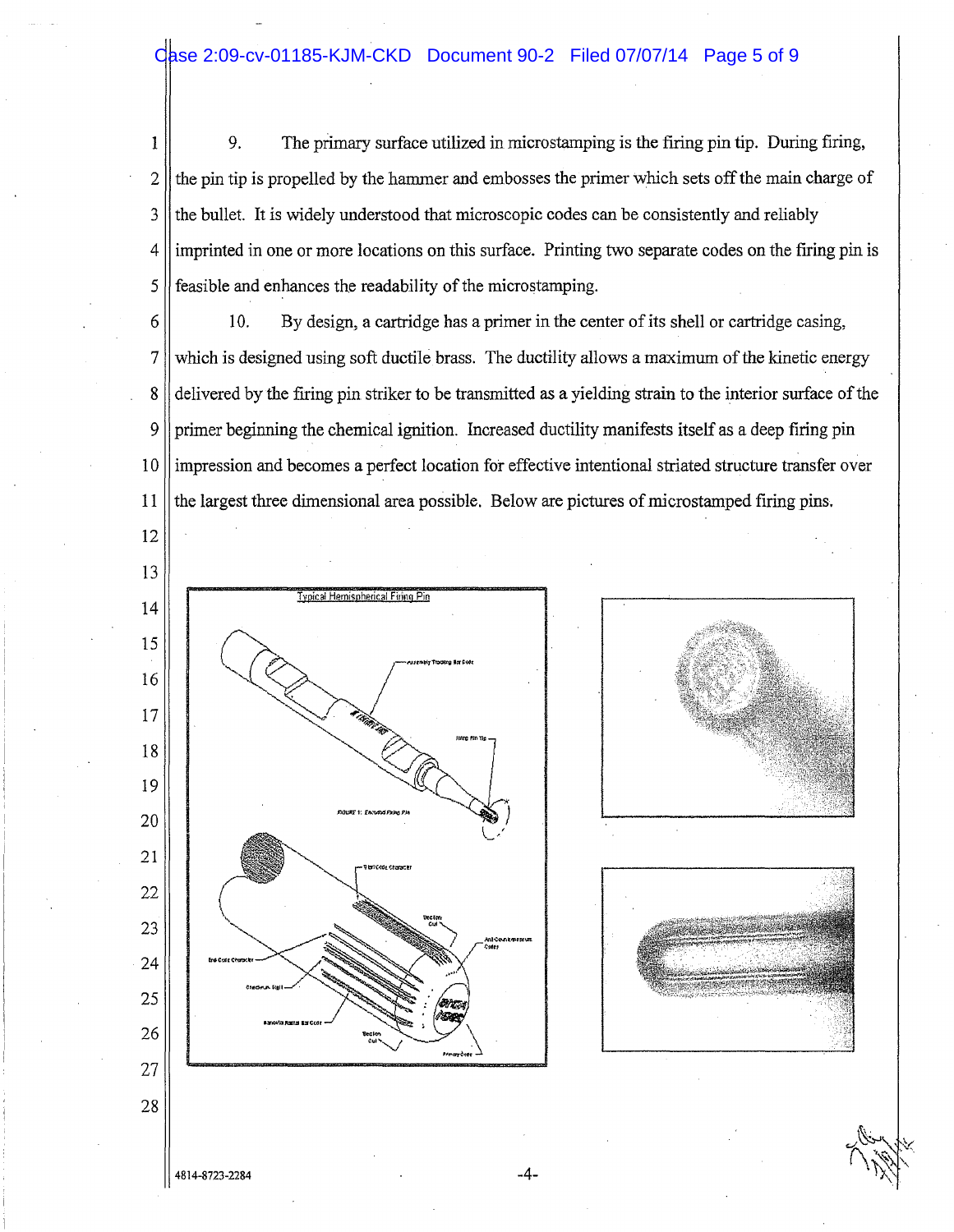1 || 11. In a firearm equipped with microstamping, each firing pin striker carries an 2 || optimized microstructure encoded with serialized codes that identify that pin. Two separate codes  $3 \parallel$  are added to every pin. The center of the tip carries a code that can be read directly by examiners. 4 The second code is found around the outside of the cylindrical area of the pin. It is manifested as 5 || a circular variable pitch gear code read by decoding. Imprinting two codes during firing provides  $6 \parallel a$  check against extraction accuracy and enhances readability and reliability.

7 12. Anotber internal surface upon wbich microscopic characters can be imprinted, 8 among others, is the breech face of the firearm. The photograph below shows a firearm 9 micro stamp tool mark on a primer and the breech face of a brass cartridge after cycling through an 10 || optimized firearm.



22 | 13. Although the firing pin and breech face are viable and effective locations for microstamping, various other surfaces—including the firing pin port, ejector, extractor, and || chamber wall can be used. The optimum surfaces are determined based on compliance and | optimization as well as the quality of the firearms components.

26 | 14. Over the years, I have conducted numerous tests on firearms such as 0.40 Cal SIG 27 P229, 0.40 Cal S&W 4006, 0.22 Cal Ruger Mark III and other makes and models of firearms 28 including low cost, mid range and high cost 9 mm semiautomatics to show capability across

11

12

13

14

15

16

17

18

19

20

21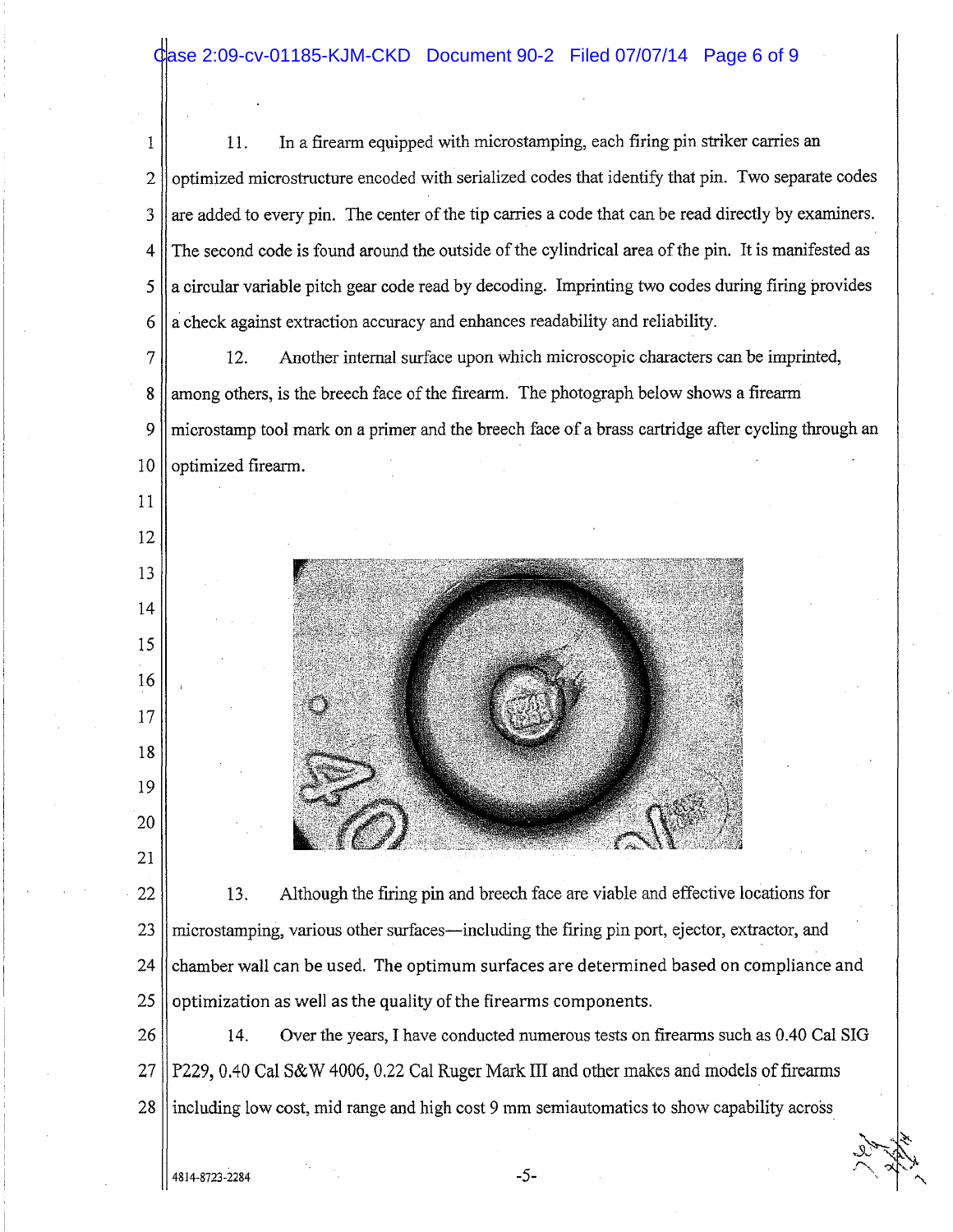### Case 2:09-cv-01185-KJM-CKD Document 90-2 Filed 07/07/14 Page 7 of 9

1 various price and technology ranges. Shown below is a sample of various firearm microstamping  $2$  || impression examples, including samples from a .22LR Cal Ruger Mark III, code S12/R34 (500+) 3 rounds); a Glock 9mm, code GLCK/8463 with the firing pin shown,  $\sim$ 1400 Rounds); an S&W 4  $\vert$  4006 0.40 Cal., code (SW10/1233) showing cartridge & breach face code ( $\sim$ 5400 Rounds); 30-06 5 1917 SMG (>1000 Rounds); and a Colt Arms 1991 AI Commander Model 0.45 Cal., code 6 (C129/A3HJ) showing cartridge  $(\sim 1500$  Rounds).



21 15. Appropriate testing based on tool mark transfer methodologies has demonstrated  $22$  that microstamping technology has a high level of transfer performance, survivability and 23 repeatability. In May of 2007, for instance, I conducted a stress test in which I fired over 2,500 24 || rounds from a Smith and Wesson .40 caliber semiautomatic handgun that had been outfitted with 25 || microstamping technology. The test employed fully optimized firing pins that were designed to 26 work with that specific model of firearm, and used five different brands of ammunition. Using 27 || optical microscopy and scanning electron microscopy techniques, all eight microstamped digits. 28 from the firing pin were legible 97% of the time. Additionally, breech face markings transferred

7

8

9

10

11

13

15

17

19

20

 $-6$ -

 $\mathbb{W}$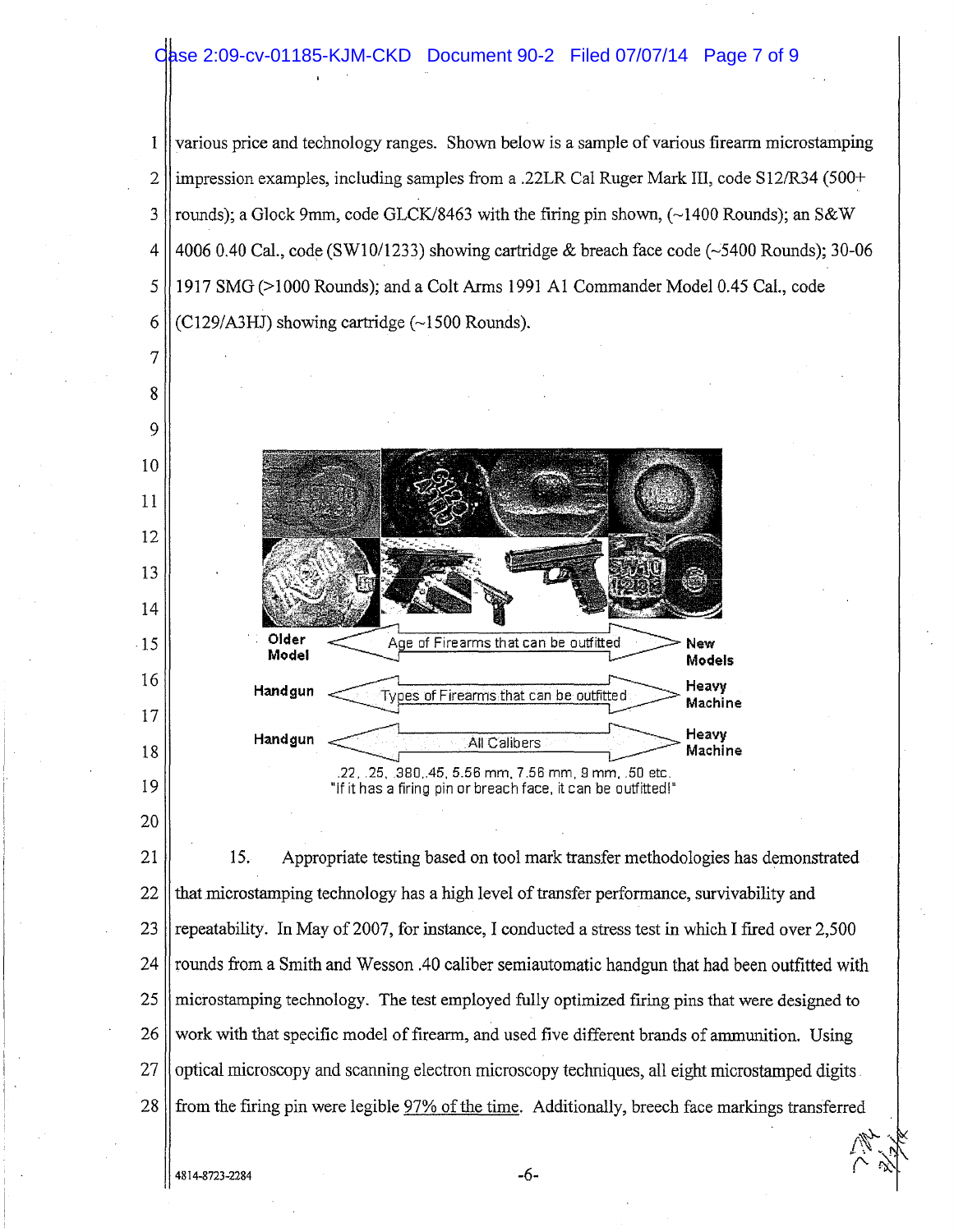## Case 2:09-cv-01185-KJM-CKD Document 90-2 Filed 07/07/14 Page 8 of 9

to cartridge casings were legible 96% of the time. Between firing pin and breech face markings,  $\mathbf{I}$ 2 all eight microstamped digits were identifiable in all cases.

3 | 16. As described earlier, On May 26, 2006 I conducted a demonstration of the technology  $4 \parallel$  at the CHP range in Sacramento, CA and on August 14, 2007, I conducted additional demonstration 5 testing at the Los Angeles Police Academy. At each of these events, the firearms were handed to 6 the corresponding range officers for test firing of entire magazines, where the officer would then 7 randomly recover cartridges that would then be viewed and projected onto a screen for the public 8 to see; all the cartridges selected by the range officers yielded a legible microstamp alphanumeric 9 code. All of the test firearms had in excess of 1000 rounds test fired on them, which was  $400+$ 10 rounds more than needed to pass the testing requirements for compliance with the California 11 microstamping law.

12 17. The costs of implementation of microstamping are minimal, as only a common 13 process already employed by industry worldwide is required to form the internal features onto the 14 firearm. Based on my applied experience with micromachining, I estimate the approximate cost of 15 creating a microstamp within a firearm to range between \$1.50 and \$5.00 per surface processed in . 16 high volume. Accordingly, I estimate that the cost of implementing microstamping elements on 17 || two surfaces of a firearm would range between \$3.00 and \$10.00 per firearm.

18

 $4814 - 8723 - 2284$   $-7$ -